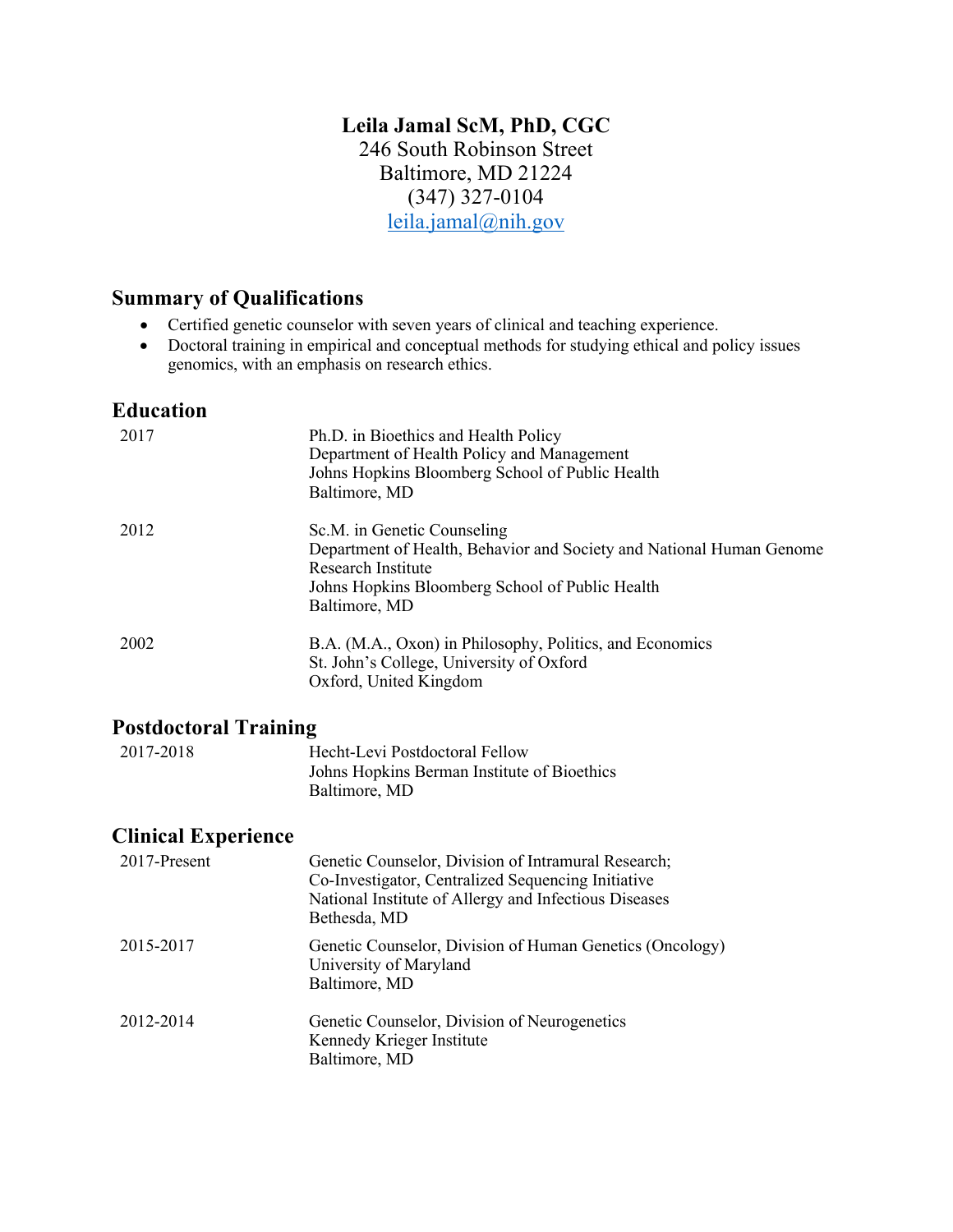# **Professional Service**

| Professional Service<br>2019                       | Chair, Public Policy Committee, National Society of Genetic Counselors                                                       |
|----------------------------------------------------|------------------------------------------------------------------------------------------------------------------------------|
| 2018                                               | Vice-Chair, Public Policy Committee, National Society of Genetic<br>Counselors                                               |
| 2017-2020                                          | Member, Social Issues Committee, American Society of Human Genetics                                                          |
| 2019                                               | Member, Centralized Institutional Review Board, National Institutes of<br>Health                                             |
| <b>Professional Certifications</b><br>2013-Present | American Board of Genetic Counseling Certification                                                                           |
| <b>Honors + Awards</b><br>2016                     | Dissertation Award, Center for Qualitative Studies in Health and Medicine<br>Johns Hopkins Bloomberg School of Public Health |
| 2011-2013                                          | Sir Arthur Newsholme Scholarship for Doctoral Study<br>Johns Hopkins Bloomberg School of Public Health                       |
| 2011                                               | <b>Best Student Abstract Award</b><br>National Society of Genetic Counselors                                                 |

# **Peer-Reviewed Publications (Bioethics and Genetic Counseling)**

 Bombard, Y, Kyle B. Brothers, Sara Fitzgerald-Butt,Nanibaa' A. Garrison, **Leila Jamal**, Cynthia A. James, Gail P. Jarvik, Jennifer B. McCormick, Tanya N. Nelson, Kelly E. Ormond,Heidi L. Rehm, Responsibility to Recontact Research Participants After the Reinterpretation of Genetic and Genomic Research Results". A*merican Journal of Human Genetics* (in press, accepted February Julie Richer, Emmanuelle Souzeau, Jason L. Vassy, Jennifer K. Wagner, and Howard P. Levy. "The 2019)

 Li, Xin, Rachel Nusbaum, Constance Smith-Hicks, **Leila Jamal**, Shannan Dixon, and Sonal Mahida. "Caregivers' Perception of and Experience with Variants of Uncertain Significance From Whole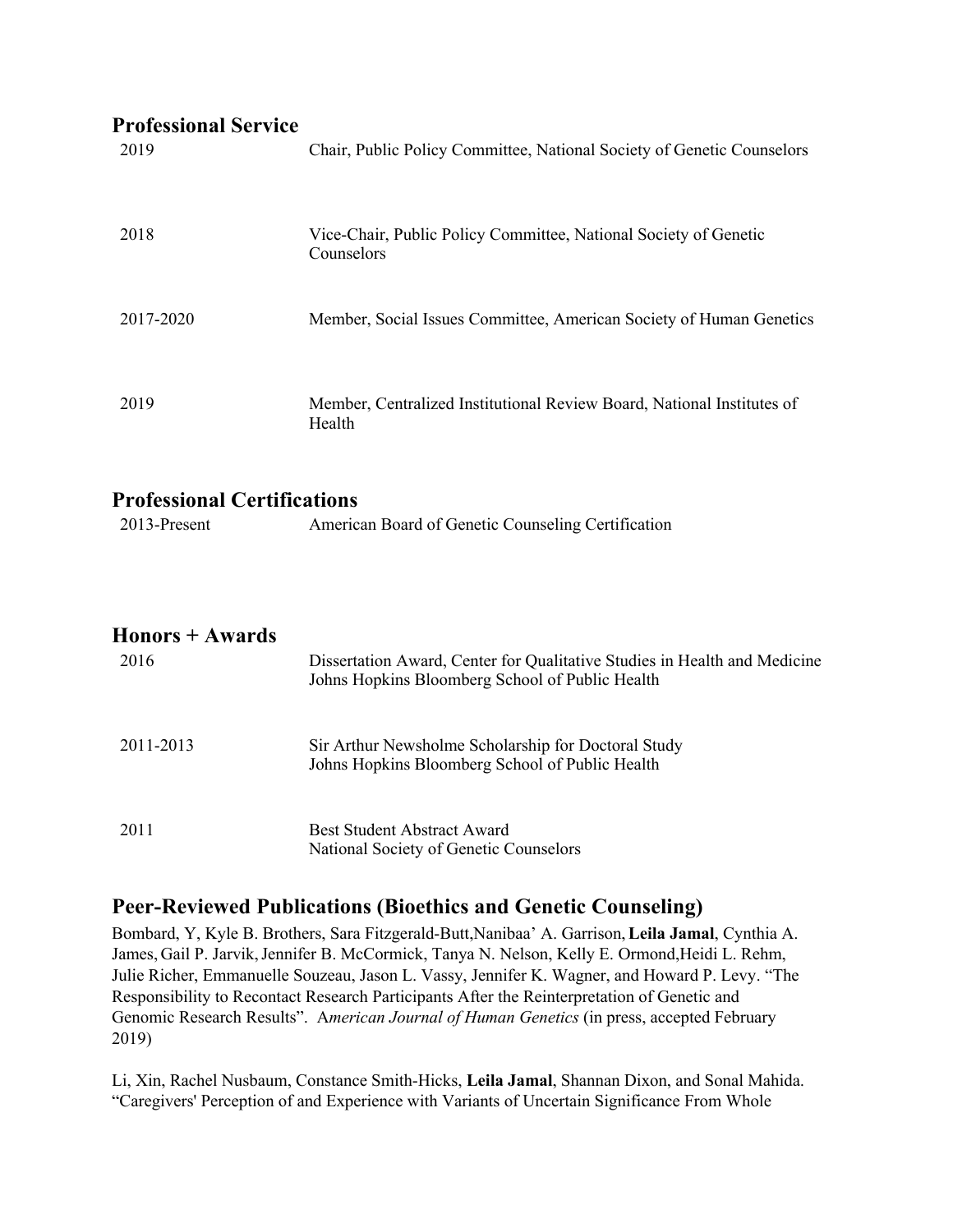Exome Sequencing for Children with Undiagnosed Conditions." *Journal of Genetic Counseling*, January 2019. doi:10.1002/jgc4.1093.

 **Jamal, Leila**, Jill O Robinson, Kurt D Christensen, Jennifer Blumenthal-Barby, Melody J Slashinski, Denise Lautenbach Perry, Jason L Vassy, Julia Wycliff, Robert C Green, and Amy L McGuire. "When Bins Blur: Patient Perspectives on Categories of Results From Clinical Whole Genome Sequencing.." *AJOB Empirical Bioethics* 8, no. 2 (April 2017): 82–88. doi:10.1080/23294515.2017.1287786.

 Kohler, Jennefer N, Erin Turbitt, Katie L Lewis, Benjamin Wilfond, **Leila Jamal**, Holly L Peay, Leslie G Biesecker, and Barbara B Biesecker. "Defining Personal Utility in Genomics: a Delphi Study." *Clinical Genetics* 92, no. 3 (April 19, 2017): 290–97. doi:10.1111/cge.12998.

 Hercher, Laura, and **Leila Jamal**. "An Old Problem in a New Age: Revisiting the Clinical Dilemma of Misattributed Paternity.." *Applied & Translational Genomics* 8 (March 2016): 36–39.

 Lupo, Philip J, Jill O Robinson, Pamela M Diamond, **Leila Jamal**, Heather E Danysh, Jennifer Blumenthal-Barby, Lisa Soleymani Lehmann, et al. "Patients' Perceived Utility of Whole-Genome Sequencing for Their Healthcare: Findings From the MedSeq Project.." *Personalized Medicine* 13, no. 1 (January 2016): 13–20. [doi:10.2217/pme.15.45](https://doi:10.2217/pme.15.45).

 Mathews, Debra J H, and **Leila Jamal**. "Revisiting Respect for Persons in Genomic Research.." *Genes* 5, no. 1 (January 2014): 1–12. doi:10.3390/genes5010001.

 **Jamal, Leila**, Julie C Sapp, Katie Lewis, Tatiane Yanes, Flavia M Facio, Leslie G Biesecker, and Barbara B Biesecker. "Research Participants' Attitudes Towards the Confidentiality of Genomic  Sequence Information.." *European Journal of Human Genetics* 22, no. 8 (August 2014): 964–68. doi:10.1038/ejhg.2013.276.

#### **Peer-Reviewed Publications (Genomics)**

 Tunovic, Sanjin, Kristin W Barañano, James A Barkovich, Jonathan B Strober, **Leila Jamal**, and Anne M Slavotinek. "Novel KIF7 Missense Substitutions in Two Patients Presenting with Multiple Malformations and Features of Acrocallosal Syndrome.." *American Journal of Medical Genetics. Part A* 167, no. 11 (November 2015): 2767–76. doi:10.1002/ajmg.a.37249.

 Srivastava, Siddharth, Julie S Cohen, Hilary Vernon, Kristin Barañano, Rebecca McClellan, **Leila Jamal**, SakkuBai Naidu, and Ali Fatemi. "Clinical Whole Exome Sequencing in Child Neurology  Practice.." *Annals of Neurology* 76, no. 4 (October 2014): 473–83. doi:10.1002/ana.24251.

 Davut Pehlivan, Jill V Hunter, et al. "Mutations in VRK1 Associated with Complex Motor and Sensory Axonal Neuropathy Plus Microcephaly.." *JAMA Neurology* 70, no. 12 (December 2013): Gonzaga-Jauregui, Claudia, Timothy Lotze, **Leila Jamal**, Samantha Penney, Ian M Campbell, 1491–98. doi:10.1001/jamaneurol.2013.4598.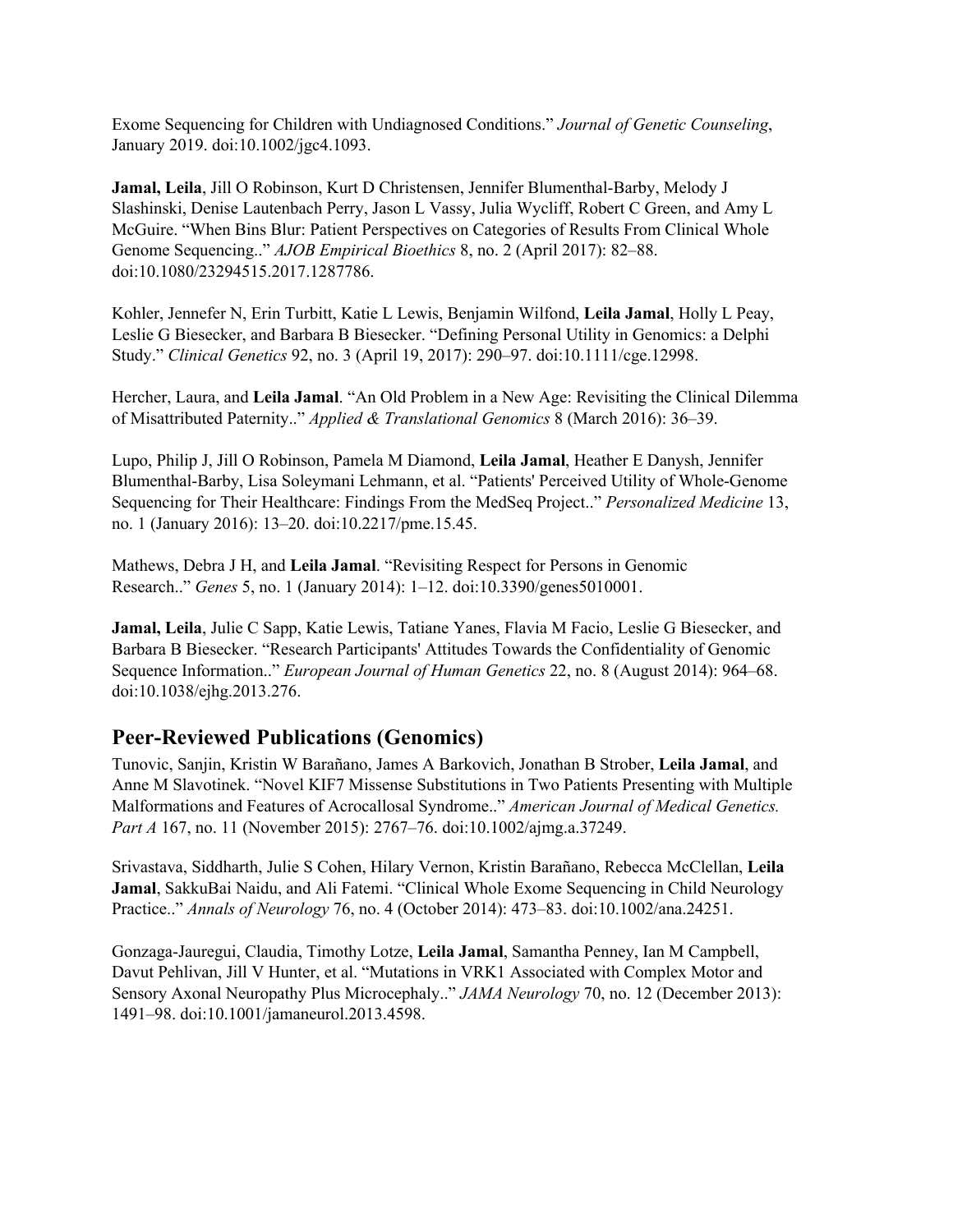#### **Selected Conference Presentations**

 2019 – "Re-Examining Nondirectiveness in the Genomic Era" (with Will Schupmann and Benjamin Berkman from the NIH Bioethics Department), Consuming Genomics: 2019 Harvard Petrie-Flom Center Annual Conference (forthcoming in May 2019)

 2018 – "Return of Genomic Research Results to Participants in Research: Insights from NIAID's Experience, at Functional Genomics: Big Data to Society Conference, Sidra Women & Children's Hospital in Doha, Qatar

 2017 – "Parental Views About Rare Disease Research and Advocacy: Implications for Patient Engagement Programs", at the American Society of Bioethics and Humanities Annual Meeting

 Discussing Controversial Treatments" (with Christopher Scott from Baylor College of Medicine), at the National Society of Genetic Counselors' Annual Meeting 2017 – Plenary "Genetic Travel Agent: Exploring Medical Tourism and Genetic Counselors' Role in

 2016 – "Exploring the Role of Patient Advocacy Organizations in Research", Office of Human Research Protections, at the National Institutes of Health

 2015 - "The Crisis of Converging Disparities in Genomic Medicine", at the American Society for Bioethics and Humanities Annual Meeting

 Findings", at the American Society for Bioethics and Humanities Annual Meeting 2014 - "Patient Perceptions of Whole Genome Sequencing Results and Intentions to Use Non-Actionable

 2014 - "Teaching and Learning Empirical Bioethics: Resources from the Presidential Bioethics Commission", at the Association for Practical and Professional Ethics Annual Meeting

 2013 - "Genomic Research in Children with Neurodevelopmental Disabilities: Consent and Assent Issues", at the American Academy for Cerebral Palsy and Developmental Medicine Annual Meeting

 Newborn Screening Regional Collaborative Board Meeting 2013 - "Implementing the Affordable Care Act in the NYMAC Region: Considerations for Families with Heritable Conditions" (with Meg Comeau from the Catalyst Center), at the New York Mid-Atlantic

#### **Selected Guest Lectures**

 2017, NIH Allergy and Immunology Fellowship Program Lecturer: "Introduction to Genomic Testing in an Immunology Context"

 2014-2017, Graduate Guest Lecturer: "Contemporary Issues in Genome Research Ethics"; Johns Hopkins Berman Institute of Bioethics - Intensives Series

 2016, Graduate Guest Lecturer: "Research Designs for Genetic Counseling Research"; University of Maryland Genetic Counseling Training Program

 2014 and 2015, Graduate Guest Lecturer: "Genomics in Public Health: An Overview of Issues in Newborn Screening"; Johns Hopkins Bloomberg School of Public Health

 2013 and 2014, Undergraduate Guest Lecturer: "Genomic Counseling: Around the Field in 60 minutes"; Johns Hopkins University